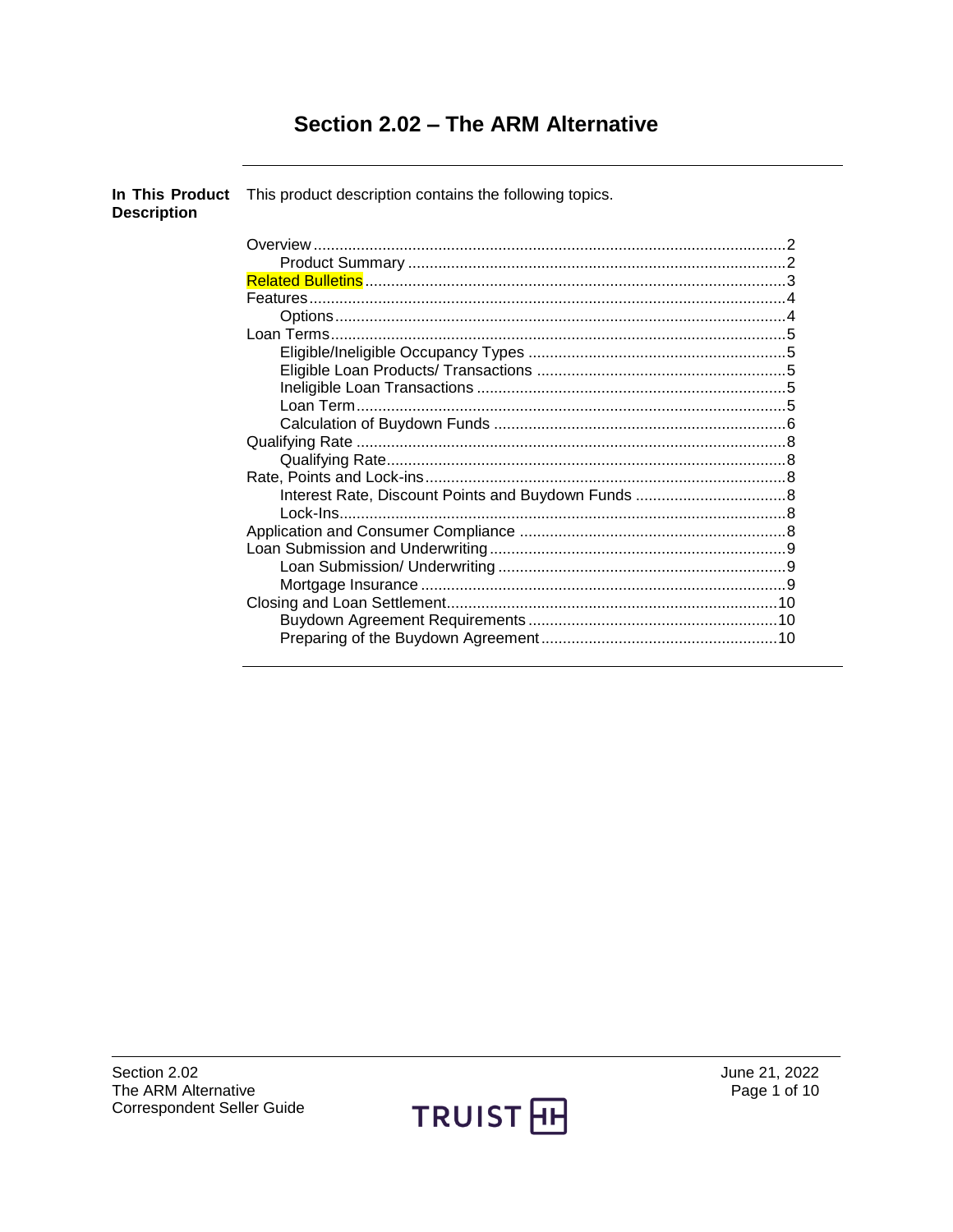## <span id="page-1-0"></span>**Overview**

<span id="page-1-1"></span>

| <b>Product</b><br>Summary | The ARM Alternative is a lender funded buydown, not an ARM.<br>It is called the ARM Alternative because it is an alternative for borrowers who like<br>$\bullet$<br>the low initial interest rate of an ARM but want the interest rate protection of a<br>fixed-rate mortgage.<br>It is a lender-funded buydown where the cost of the buydown is built into the<br>$\bullet$<br>pricing and therefore no buydown funds are required at closing. |
|---------------------------|-------------------------------------------------------------------------------------------------------------------------------------------------------------------------------------------------------------------------------------------------------------------------------------------------------------------------------------------------------------------------------------------------------------------------------------------------|
|                           | Note: See the subtopic "Lock-ins" under the topic "Rates, Points and Lock-ins"<br>subsequently presented in this product description for details on obtaining the<br>pricing for the ARM Alternative Loan Program.                                                                                                                                                                                                                              |
|                           | The ARM Alternative consists of various options.<br>$\bullet$<br><b>Option #1</b> $-2$ $-1$ buydown,<br><b>Option #2</b> $- 1.5 - .75$ buydown, and<br><b>Option #3</b> $- 1 - .50$ buydown.                                                                                                                                                                                                                                                    |

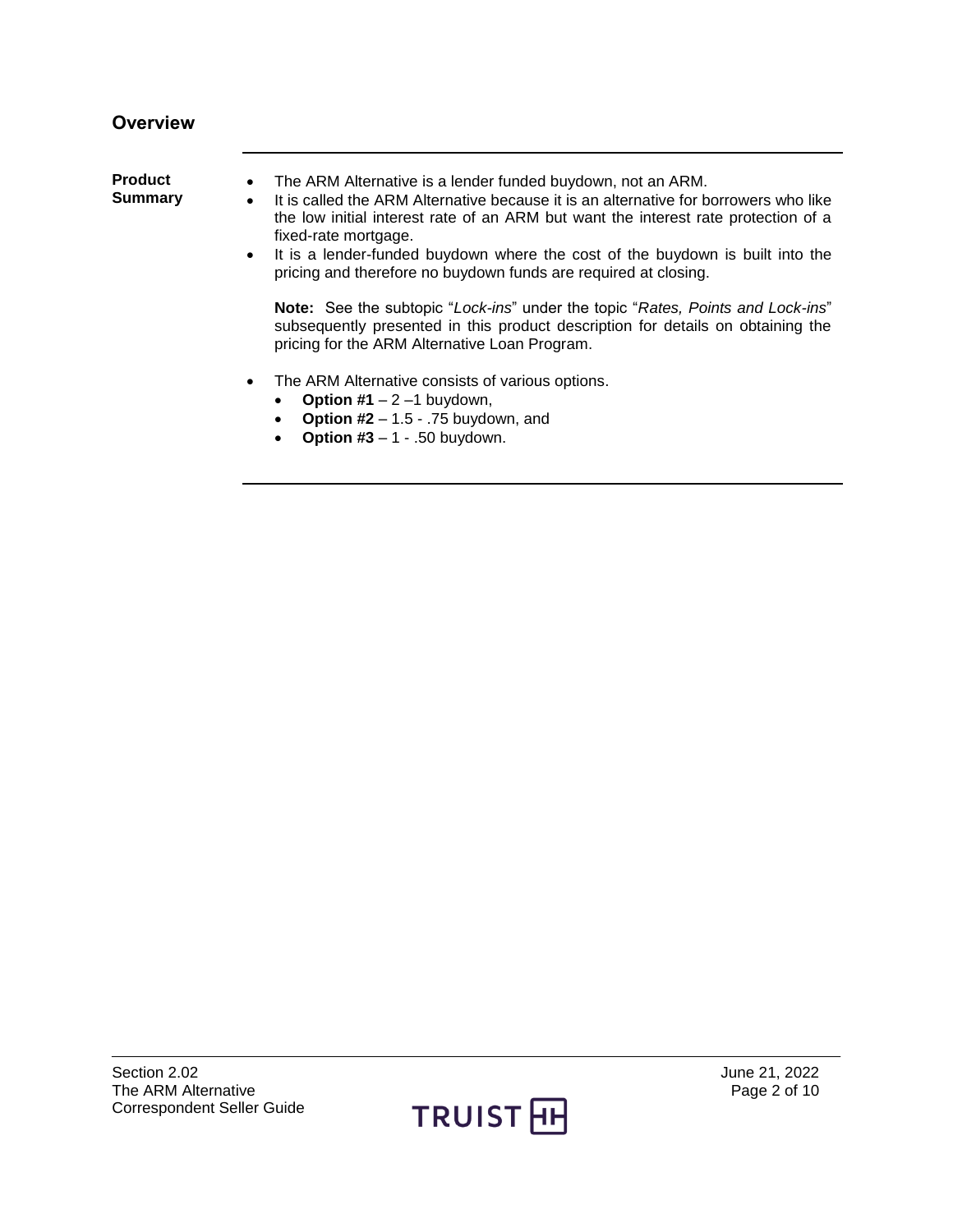## <span id="page-2-0"></span>**Related Bulletins**

**General** Related bulletins are provided below in PDF format. To view the list of published bulletins, select the applicable year below.

- $\bullet$  [2022](https://truistsellerguide.com/manual/cor/bulletins/Related%20Bulletins/2022/CARMAlt2022.pdf)
- $2021$
- $\bullet$  [2020](https://truistsellerguide.com/manual/cor/bulletins/Related%20Bulletins/2020/CARMAlt2020.pdf)

**Note**: There were no Related Bulletins published in 2019.

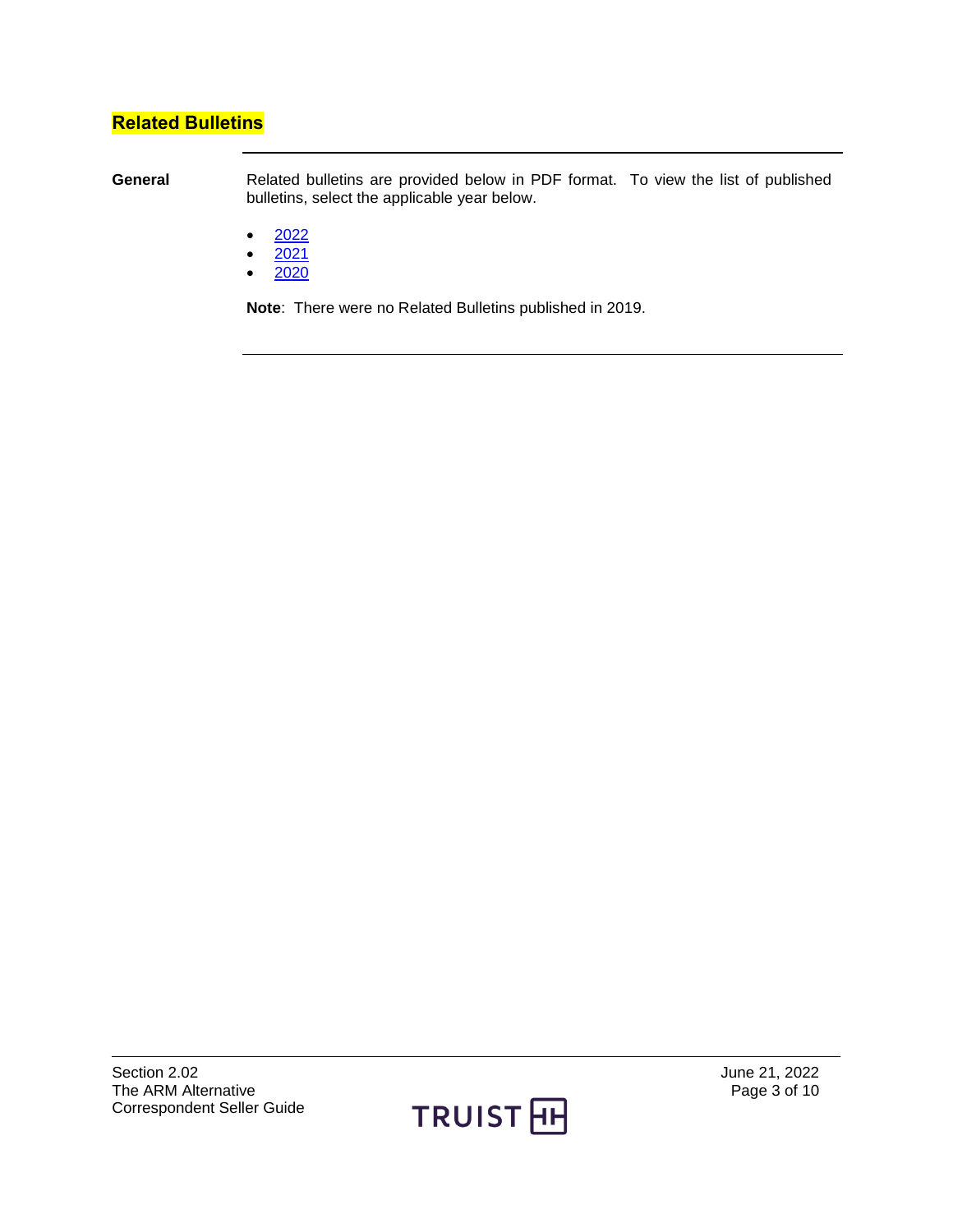### <span id="page-3-0"></span>**Features**

#### <span id="page-3-1"></span>**Options Option #1**

2-1 buydown during which the first year the rate is bought down 2% (two percentage points) below the note rate. The second year the rate increases 1%, and the third year begins the borrowers' repayment responsibility for the full principal and interest as required by the note.

#### **Option #2 (Not Available for FHA Loans)**

1  $\frac{1}{2}$  -  $\frac{3}{4}$  buydown during which the first year the rate is bought down 1  $\frac{1}{2}\%$  (one and one-half percentage points) below the note rate. The second year the rate increases .75% (three-fourths) of 1%. The third year begins the borrowers' repayment responsibility for the principal and interest as required by the note.

#### **Option #3 (Not Available for FHA Loans)**

1 -  $\frac{1}{2}$  buydown during which the first year the rate is bought down 1% (one percentage point) below the note rate. The second year the rate increases ½% (one half) of 1%. The third year begins the borrowers' repayment responsibility for the full principal and interest as required by the note.

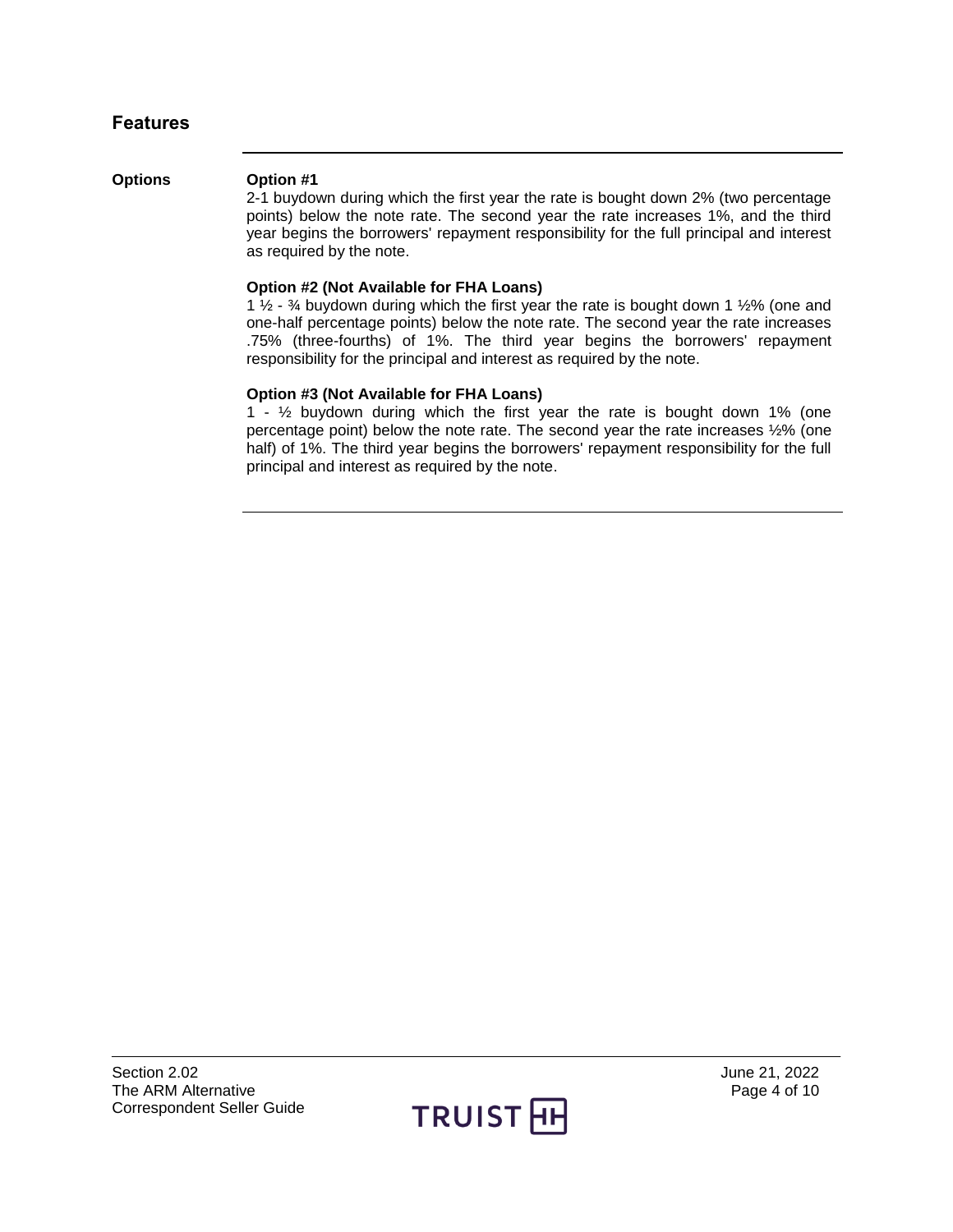## <span id="page-4-0"></span>**Loan Terms**

<span id="page-4-2"></span><span id="page-4-1"></span>

| Eligible/Ineligible<br><b>Occupancy</b><br><b>Types</b> | <b>Eligible Occupancy Types</b><br><b>Primary Residence</b><br><b>Second Homes</b>                                                                |                                                                                    |  |  |  |
|---------------------------------------------------------|---------------------------------------------------------------------------------------------------------------------------------------------------|------------------------------------------------------------------------------------|--|--|--|
|                                                         | <b>Ineligible Occupancy Types</b><br><b>Investment Properties</b>                                                                                 |                                                                                    |  |  |  |
| <b>Eligible Loan</b><br>Products/<br>Transactions       | Alternative loan program.                                                                                                                         | The following table shows eligible loan products and transaction types for the ARM |  |  |  |
|                                                         | <b>Loan Product</b>                                                                                                                               | <b>Transaction Type</b>                                                            |  |  |  |
|                                                         | <b>Agency Fixed Rate</b>                                                                                                                          | Purchase (All Underwriting Methods)<br>Rate/Term Refinance (Non-AUS and DU Only)   |  |  |  |
|                                                         | <b>Agency Plus Fixed Rate</b>                                                                                                                     | Purchase (DU & LPA)                                                                |  |  |  |
|                                                         |                                                                                                                                                   | Rate/Term Refinance (DU Only)                                                      |  |  |  |
|                                                         | HomeReady Fixed Rate                                                                                                                              | Purchase                                                                           |  |  |  |
|                                                         | Home Possible Fixed Rate                                                                                                                          | Purchase                                                                           |  |  |  |
|                                                         | <b>FHA</b>                                                                                                                                        | Purchase                                                                           |  |  |  |
|                                                         | Note: Credit score requirements apply.<br>Reference: Refer to the product descriptions for each loan type for additional<br>product requirements. |                                                                                    |  |  |  |
| Ineligible Loan<br><b>Transactions</b>                  | Cash-out Refinances<br>Agency Plus Select loans<br>$\bullet$                                                                                      |                                                                                    |  |  |  |
| <b>Loan Term</b>                                        | The loan term must be 30 years.                                                                                                                   |                                                                                    |  |  |  |
|                                                         |                                                                                                                                                   | Continued on next page                                                             |  |  |  |

<span id="page-4-4"></span><span id="page-4-3"></span>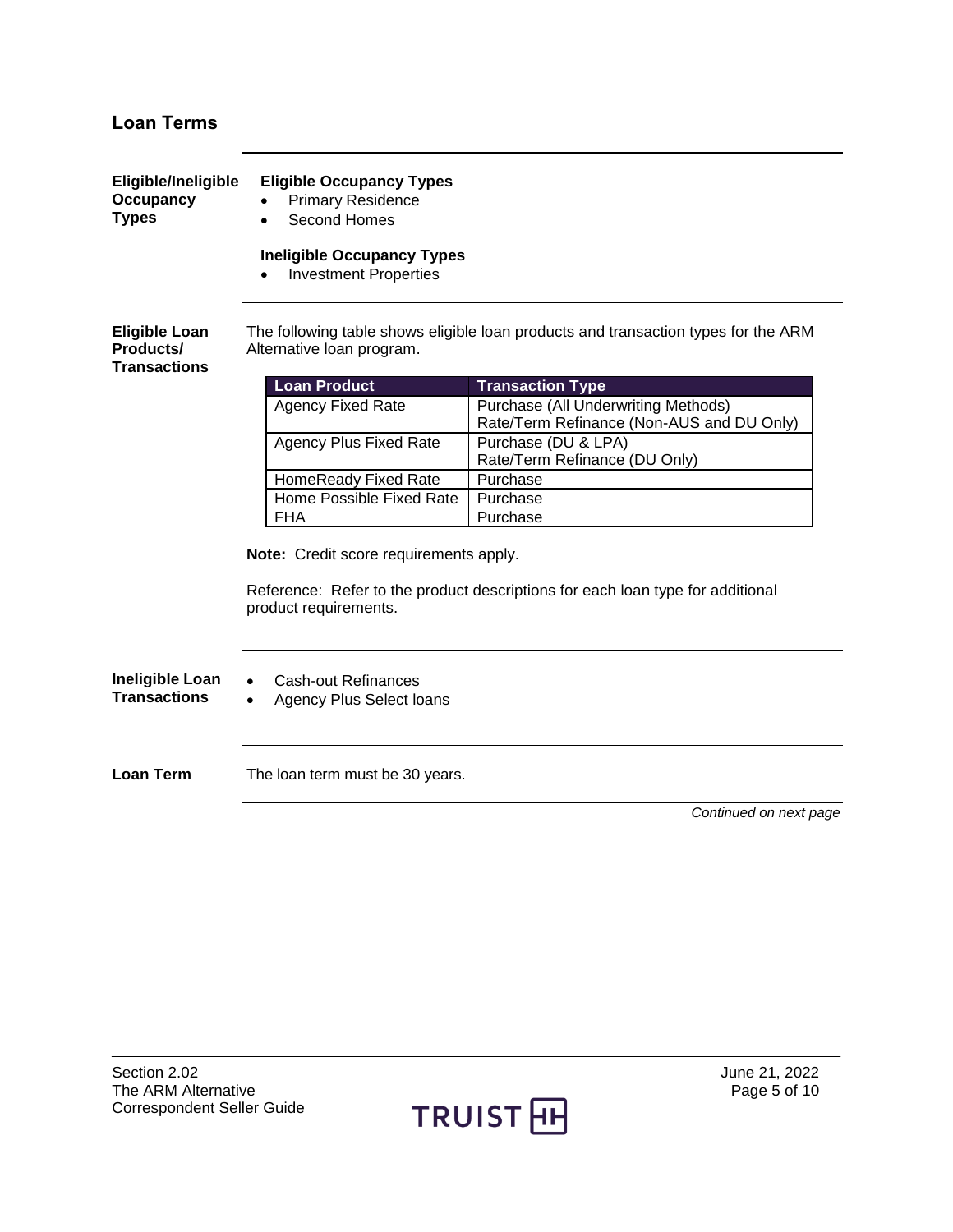<span id="page-5-0"></span>

| <b>Calculation of</b><br><b>Buydown</b><br>Funds | <b>General Information</b><br>The buydown funds are simply the difference between the P&I payments at the<br>note rate, and the P&I payments at the effective buydown rate.<br>Buydown funds can also be calculated manually. If we assumed the loan<br>$\bullet$<br>amount was \$100,000 and the loan term 30 years, our buydown funds would be<br>calculated as follows: |                                                                                                                                                            |                                  |                                             |                                                        |                                                      |
|--------------------------------------------------|----------------------------------------------------------------------------------------------------------------------------------------------------------------------------------------------------------------------------------------------------------------------------------------------------------------------------------------------------------------------------|------------------------------------------------------------------------------------------------------------------------------------------------------------|----------------------------------|---------------------------------------------|--------------------------------------------------------|------------------------------------------------------|
|                                                  | $\bullet$<br>$\bullet$                                                                                                                                                                                                                                                                                                                                                     | Option #1 2-1 Buydown<br>P&I payment @ 6.00% - \$599.55 (year 1)<br>P&I payment @ 7.00% - \$665.30 (year 2)<br>P&I payment @ 8.00% - \$733.76 (years 3-30) |                                  |                                             |                                                        |                                                      |
|                                                  | Year                                                                                                                                                                                                                                                                                                                                                                       | <b>Bought</b><br><b>Down</b><br><b>Interest Rate</b>                                                                                                       | P&I<br><b>Payment</b><br>at Note | <b>Amount</b><br>Paid by<br><b>Borrower</b> | <b>Monthly</b><br><b>Assistance</b><br><b>Payments</b> | <b>Annual</b><br><b>Assistance</b><br><b>Payment</b> |
|                                                  |                                                                                                                                                                                                                                                                                                                                                                            | $6.00\%$                                                                                                                                                   | \$733.76-                        | $$599.55 =$                                 | $$134.21 \times 12 =$                                  | \$1,610.52                                           |
|                                                  | 2                                                                                                                                                                                                                                                                                                                                                                          | 7.00%                                                                                                                                                      | \$733.76-                        | $$665.30 =$                                 | $$68.46 \times 12 =$                                   | \$821.52                                             |
|                                                  |                                                                                                                                                                                                                                                                                                                                                                            |                                                                                                                                                            |                                  |                                             | Total <sup>1</sup>                                     | \$2,432.04                                           |
|                                                  | Total amount of buydown funds.                                                                                                                                                                                                                                                                                                                                             |                                                                                                                                                            |                                  |                                             |                                                        |                                                      |

*Continued on next page*

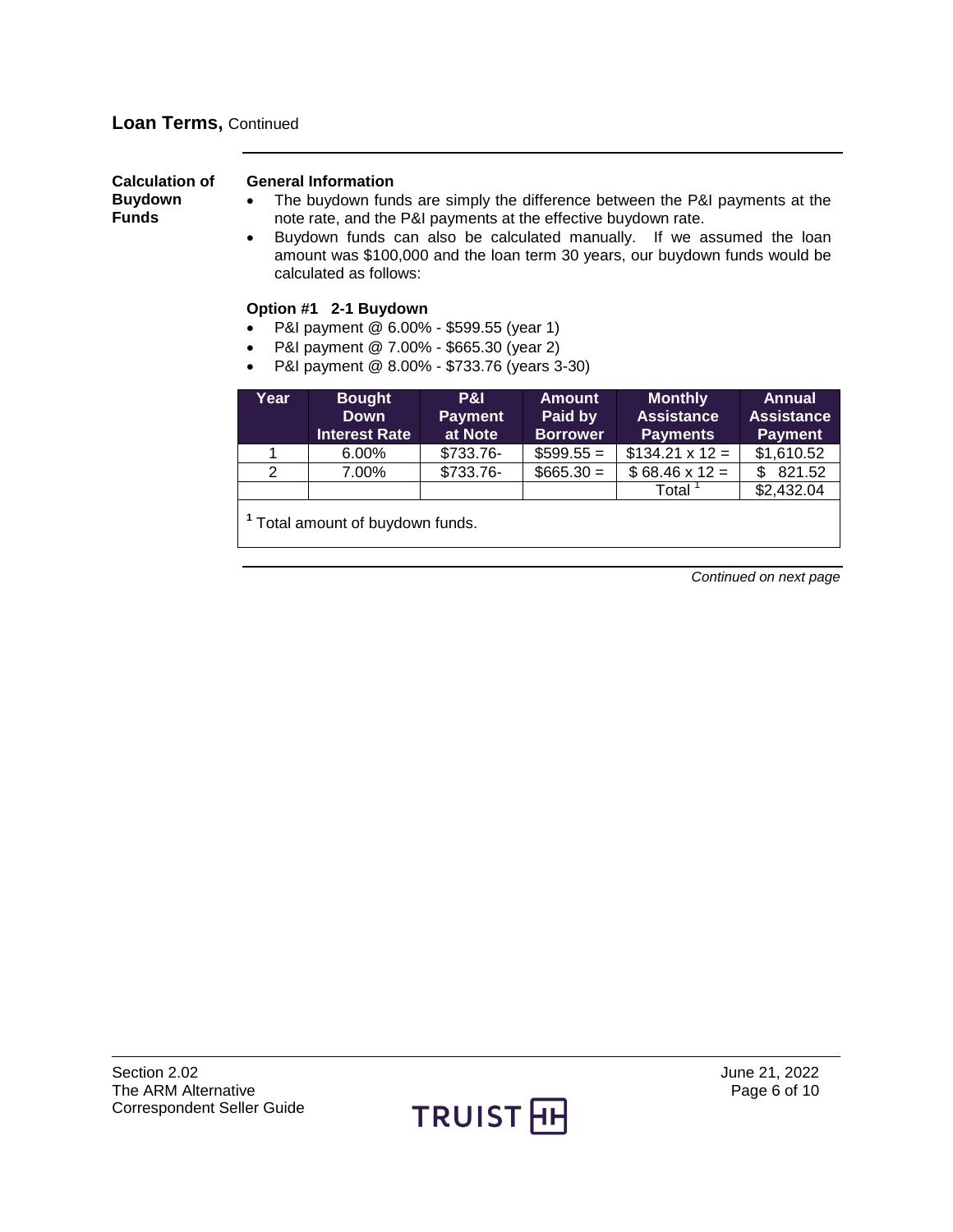### **Loan Terms,** Continued

| <b>Calculation of</b> | Option #2 1.5 - .75 Buydown                                                                              |
|-----------------------|----------------------------------------------------------------------------------------------------------|
| <b>Buydown</b>        | P&I payment @ 6.50% - \$632.07 (year 1)<br>$\bullet$                                                     |
| Funds.<br>(continued) | • P&I payment $@ 7.25\%$ - \$682.18 (year 2)<br>P&I payment @ 8.00% - \$733.76 (years 3-30)<br>$\bullet$ |

| Year | <b>Bought</b><br><b>Down</b><br><b>Interest</b><br>Rate | <b>P&amp;I</b><br><b>Payment</b><br><b>Note</b> | <b>Amount</b><br>Paid By<br><b>Borrower</b> | <b>Monthly</b><br><b>Assistance</b><br><b>Payments</b> | <b>Annual</b><br><b>Assistance</b><br><b>Payment</b> |
|------|---------------------------------------------------------|-------------------------------------------------|---------------------------------------------|--------------------------------------------------------|------------------------------------------------------|
|      | 6.50%                                                   | \$733.76-                                       | $$632.07=$                                  | $$101.69 \times 12 =$                                  | \$1,220.28                                           |
| 2    | 7.25%                                                   | \$733.76-                                       | $$682.18=$                                  | $$51.58 \times 12=$                                    | 618.96<br>\$.                                        |
|      |                                                         |                                                 |                                             | Total                                                  | \$1,839.24                                           |

#### **Option #3 1 - .50 Buydown**

- P&I payment @ 7.00% \$665.30 (year 1)
- P&I payment @ 7.50% \$699.21 (year 2)
- P&I payment @ 8.00% \$733.76 (years 3-30)

| Year | <b>Bought</b><br><b>Down</b><br><b>Interest</b><br>Rate | <b>P&amp;I</b><br><b>Payment</b><br><b>Note</b> | <b>Amount</b><br>Paid By<br><b>Borrower</b> | <b>Monthly</b><br><b>Assistance</b><br><b>Payments</b> | <b>Annual</b><br><b>Assistance</b><br><b>Payment</b> |
|------|---------------------------------------------------------|-------------------------------------------------|---------------------------------------------|--------------------------------------------------------|------------------------------------------------------|
|      | 7.00%                                                   | \$733.76-                                       | $$665.30=$                                  | $$68.46 \times 12 =$                                   | 821.52                                               |
| 2    | 7.50%                                                   | \$733.76-                                       | $$699.21=$                                  | $$34.55 \times 12 =$                                   | 414.60                                               |
|      |                                                         |                                                 |                                             | Total                                                  | \$1,236.12                                           |

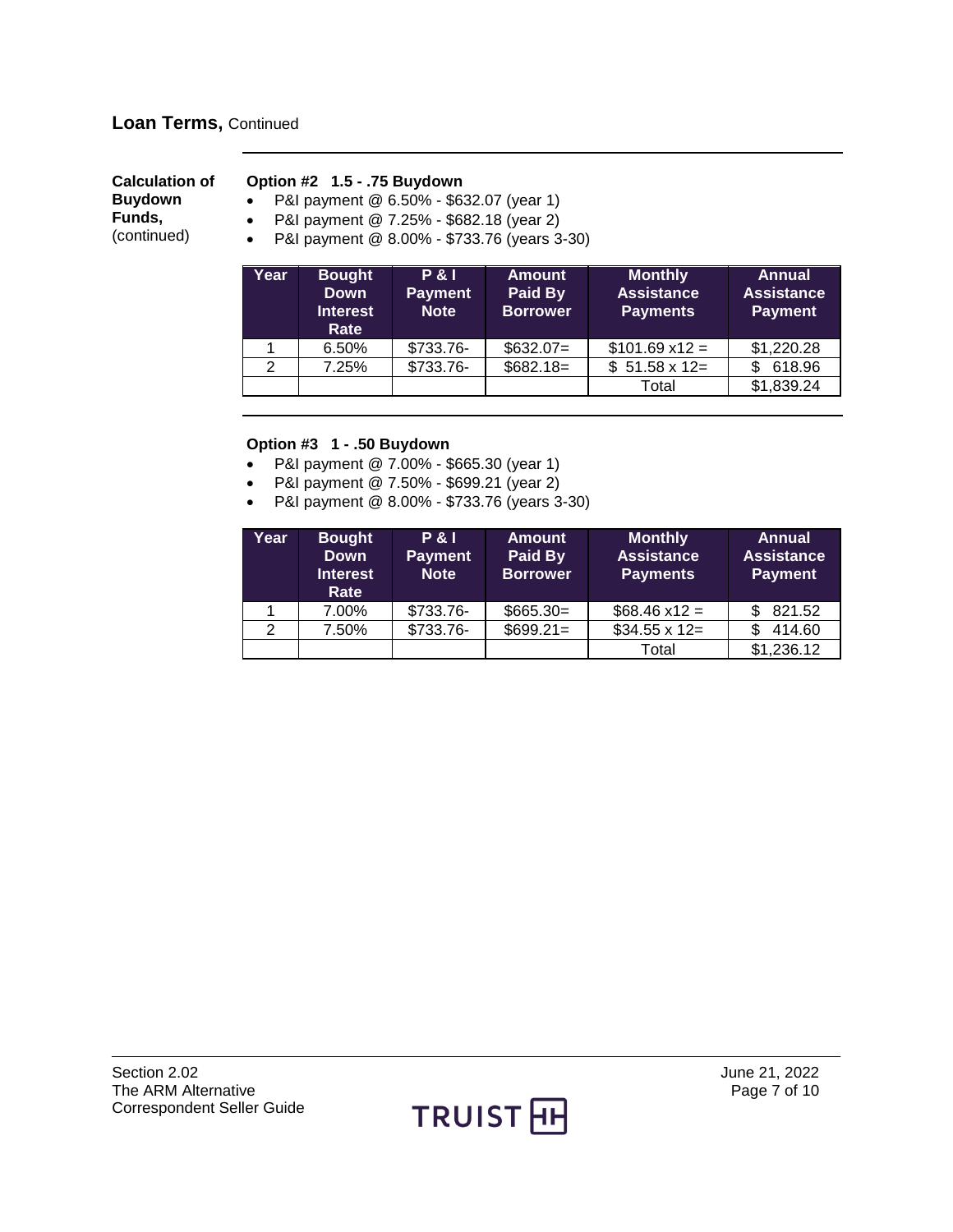### <span id="page-7-0"></span>**Qualifying Rate**

<span id="page-7-1"></span>**Qualifying Rate** Qualifying underwriting guidelines for the loan program apply.

Reference: See the applicable loan product description for additional information on qualifying rate.

### <span id="page-7-2"></span>**Rate, Points and Lock-ins**

<span id="page-7-3"></span>

| <b>Interest Rate,</b><br><b>Discount</b><br><b>Points and</b><br><b>Buydown</b><br><b>Funds</b> | The ARM Alternative provides buydown funds through marketing gains generated<br>$\bullet$<br>when the loan is sold, rather than being contributed by the buyer or seller.<br>On a regular subsidy buydown where all the buydown funds are collected from the<br>$\bullet$<br>buyer or seller, the buydown costs about 2.5 points.<br>On the ARM Alternative, it generally costs only 0.5% higher interest, although this<br>$\bullet$<br>formula will vary at times depending on market conditions. |
|-------------------------------------------------------------------------------------------------|-----------------------------------------------------------------------------------------------------------------------------------------------------------------------------------------------------------------------------------------------------------------------------------------------------------------------------------------------------------------------------------------------------------------------------------------------------------------------------------------------------|
| Lock-Ins                                                                                        | Standard lock-in procedures for Agency and Non-Agency loans apply.<br>٠<br>Correspondent lenders must contact the Truist Lock Desk to obtain the pricing for<br>$\bullet$<br>the ARM Alternative at 800-382-2111 Option 1 and 3.<br>The Truist Correspondent Rate Sheet reflects the pricing for the ARM Alternative<br>$\bullet$<br>Program.                                                                                                                                                       |

### <span id="page-7-5"></span><span id="page-7-4"></span>**Application and Consumer Compliance**

**General** Since the Lender-Funded Buydown funds are provided by a third party (the lender), the cost of the buydown is not a finance charge and should not be reflected in the payment stream or in the APR calculation. There are no special disclosures for this product.

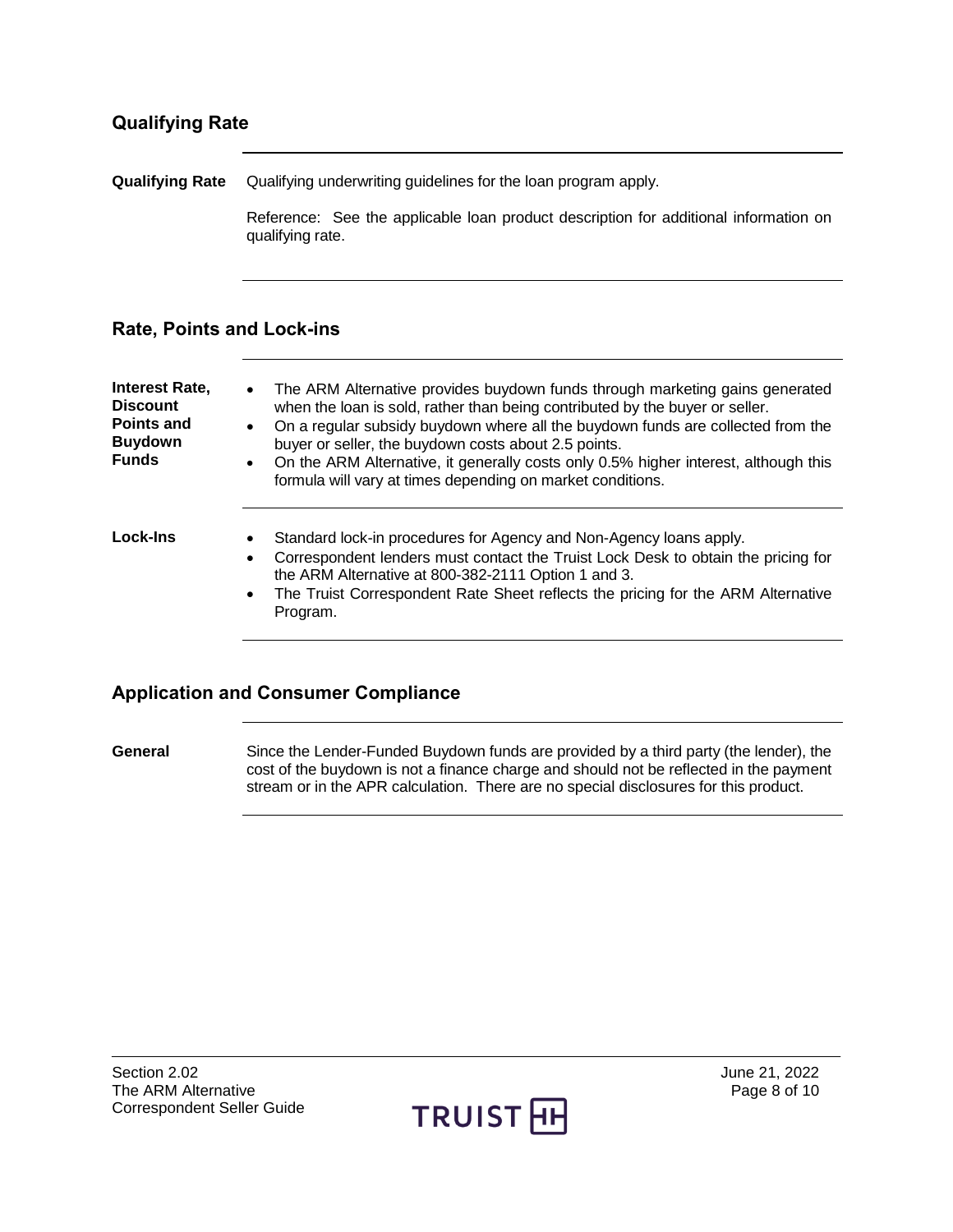# <span id="page-8-0"></span>**Loan Submission and Underwriting**

<span id="page-8-2"></span><span id="page-8-1"></span>

| Loan<br>Submission/<br><b>Underwriting</b> | <b>Loan Submission</b><br>Standard processing and submission procedures apply.                                                                                                                                  |
|--------------------------------------------|-----------------------------------------------------------------------------------------------------------------------------------------------------------------------------------------------------------------|
|                                            | References:<br>See Section 2.22: The FHA 203b Loan Program of the Correspondent Seller<br>$\bullet$<br>Guide for additional information concerning data entry input for Automated<br>Underwriting System (AUS). |
| Mortgage<br><b>Insurance</b>               | If the loan will have private mortgage insurance, the buydown terms must be<br>disclosed to the insurer.                                                                                                        |